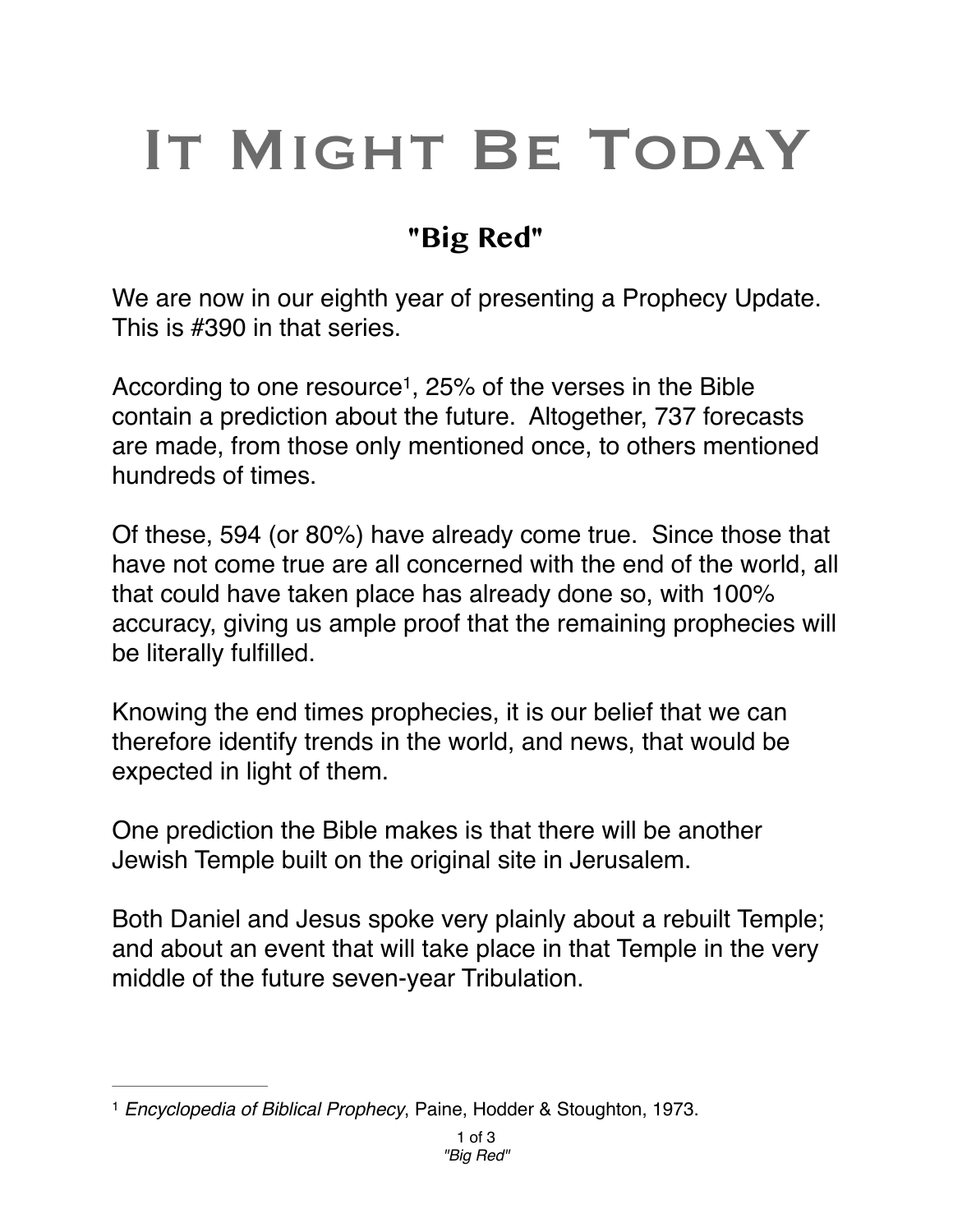You would expect, therefore, to find news and see trends towards the rebuilding of the Temple. And we do.

There is something that will be needed in order for Jews to perform services in the Temple. It is something exceedingly rare. It is the ashes of a pure, red heifer, having no spot or blemish.

We reported to you a while back that, right here in the U.S., a possible red heifer had been born. Well, it's two years old, and that is significant.

## Let me read the most recent article, from [breakingnewsisrael.com.](http://breakingnewsisrael.com)

A possible *parah adumah,* a full red heifer, is attracting attention across the Jewish world as the cow, located on a small farm outside of Lakewood, NJ, [has reached] its second birthday.

An extremely rare phenomenon, according to Jewish law, the cow would only become permissible for use after its second birthday, in which it will be fully inspected for any blemishes, included hairs that are not red.

A red heifer is necessary to make ash needed for the ritual purification process to carry out services in the Jewish Temple.

"Somebody from Brooklyn called and offered me one million dollars for her, but I told him that she's not for sale. This is a gift from (God)," owner Herbert Celler told the newspaper.